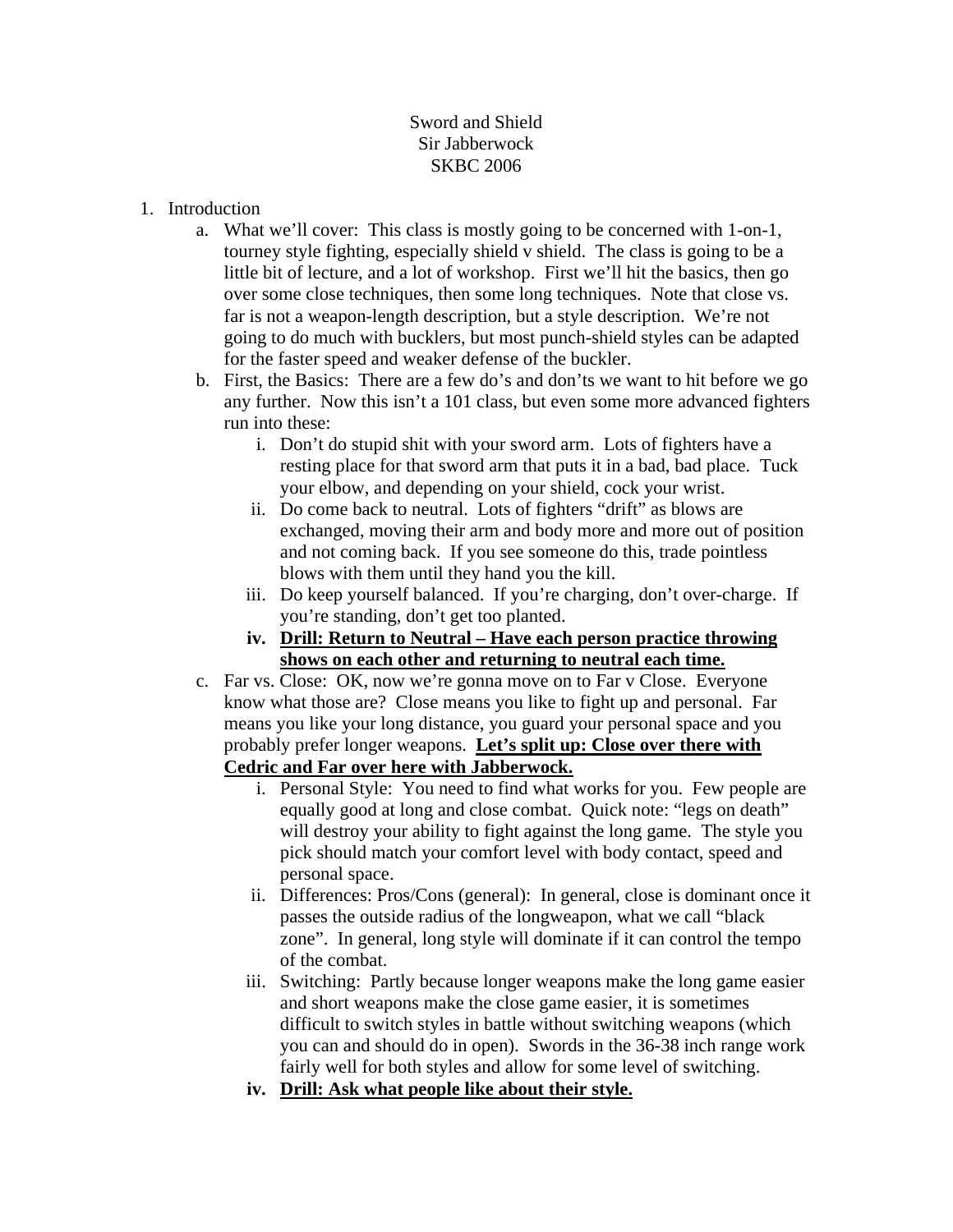- d. Shield Type
	- i. Punch/Center: Allows for lots of movement and block interaction. Has a depth of movement that allows for greater adaptation to a number of different styles. Requires more concentration to use and is easier to fake out of the way than a strap shield.
	- ii. Strap: Gives great passive protection, hard to fake, hard to power through. Doesn't give much active protection and requires more body movement to use effectively, which is inherently slower than arm movement.
		- 1. technology and strap placement: Strap shields should not be built with the strap straight in the middle. In newer tech, the strap is lower and more forward, allowing more shrug and back protection, leaving the front to arm movement and sword blocking.
		- 2. flat v curved: Flat shields grant more protection (cone of protection), but once gotten around are less protective. Curved shields will actively bend to protect the shoulder if given force.

## 2. Close

- a. Pros/Cons specific
	- i. Pro: Fast, hard to defend against, requires less strength
	- ii. Con: Bad defense, can be exhausting, no room for error
- b. Targets: **Drill: Ask for good close fighting shield v shield targets. Partner up and practice each as we go through them.**
	- i. Over the shoulder: back
	- ii. Around the side: back
	- iii. R. Side the "torch choke" for a high cross.
- c. Movements
	- i. Lots of motion: Stutter the charge.
	- ii. Charge: Wrist cocked back, shield high and tight. Use small steps so that you can control where you stop.
	- iii. Side to side: Not as many openings in front. Use the opponent's shield against him. Stay in the shadow of that shield and follow it, moving away from the swordarm. You get closer to the back, he gets closer to your shield. **Drill: Set up two students and show it.**
- d. Grips and hits
	- i. Hammerfist. Close style is most often associated with a hammerfist. This gives power and speed without a lot of tip control, which is mostly unnecessary in close style.
	- ii. Blade hits. The close style fights with the whole blade, not just the tip. Blows are solid.
	- iii. Power. The close style can deliver a lot of power quickly, moving aside shields and blocks.
- e. Stance: The stance is pretty tense, and holds a lot of energy. The idea is to ready to capitalize on a moment's weakness to move into black zone. You want to be light on your feet, with ready power. Sword is cocked and ready.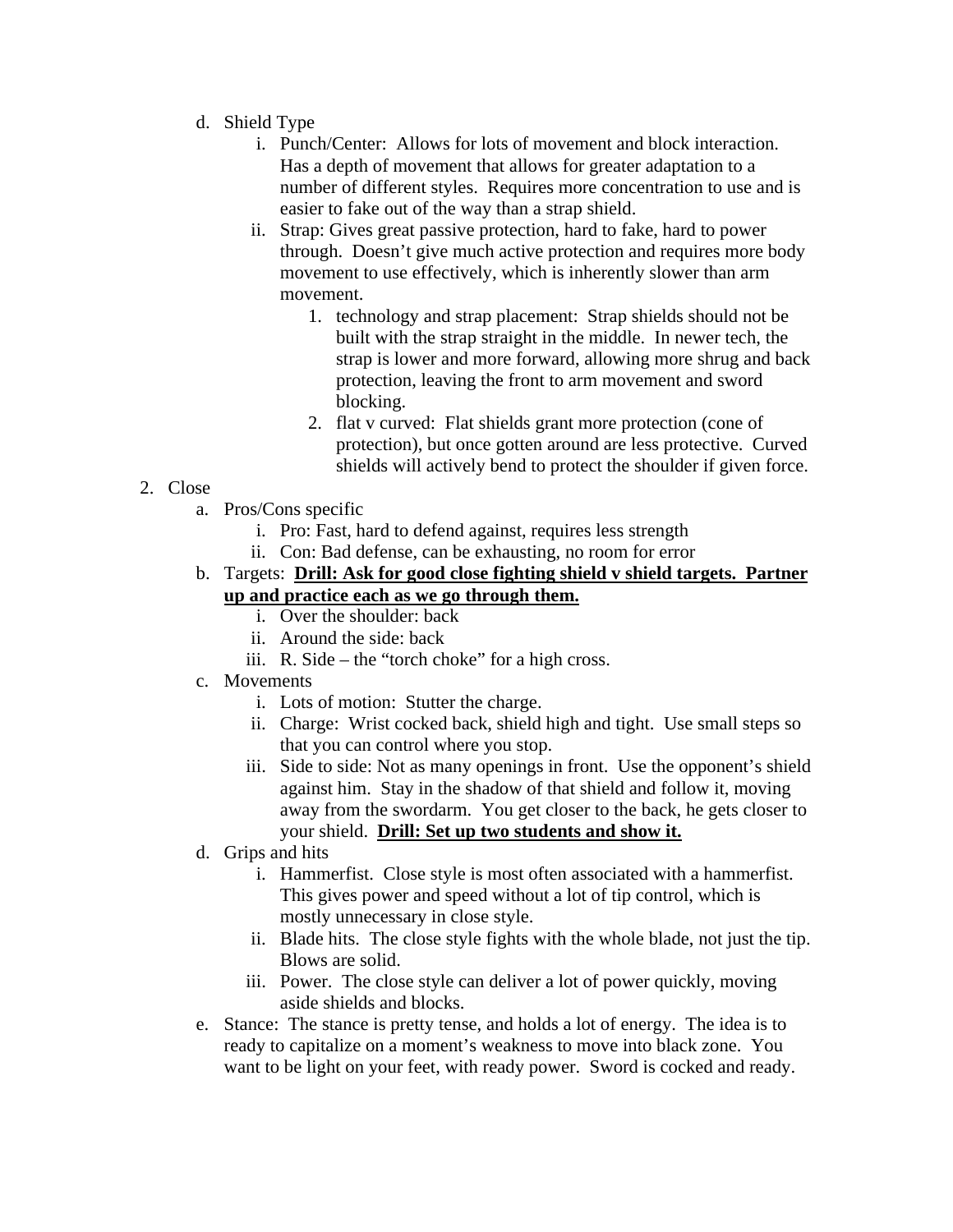Generally, stay low, since that helps protect your vulnerable legs. Stamp and jump if you have to. **Ced demonstrates.**

- f. Fighting against other styles
	- i. Pole: Close does great against Pole. The hardest part is that close fighters are not as used to having to protect their legs, the most vulnerable target against a pole.
	- ii. Florentine: Stab. The difficulty of using close style against Florentine is the "hug". However, stabs under the shield can protect against these. **Cedric demonstrates on Jab.**
	- iii. Far shield: Block and charge.
	- iv. Against multiple opponents: Mobility is your friend, you have to keep moving and capitalize on their desperation shots against a sold defense.
- g. Legged:
	- i. The close style doesn't like to be legged, since it relies so heavily on mobility.
	- ii. Against a legged opponent, close has the advantage of controlling distance, but has to keep his defenses very very tight. While moving he is vulnerable until he gets into the black zone.
- 3. Far
	- a. Pros/Cons specific
		- i. Pro: Slower, Easier (endurance-wise), Room for mistakes, Good defense
		- ii. Con: Easier to defend against, takes more strength, looked down on.
	- b. Targets: **Drill: Ask for good long fighting shield v shield targets. Match up partners and practice each shot.**
		- i. L. Shoulder: Up and over, break at the wrist.
		- ii. R. Arm: Down and under
		- iii. The money shot: Legs.
	- c. Movements
		- i. Forward: The idea of aggressive far style is to push the opponent back to control distance through intimidation. Not for everyone. Helps to be a large, intimidating brute.
		- ii. Back: Very reactive. Moving back gives you more space allowing more shots and breaking the charge's effectiveness.
		- iii. Side: Few far fighters use much of a side motion. It relies on deception and body fakes.
	- d. Grips and Hits
		- i. Epee grip. Far style is most often associated with a epee grip. This gives tip control at the expense of a little power, which can be made up for by inertia.
		- ii. Tip hits. The ideal striking point of the far style is the very end of the blade, ideally just enough to count.
		- iii. Power. The far style can work up power, but at the expense of speed. The style is much harder on joints and forearms..